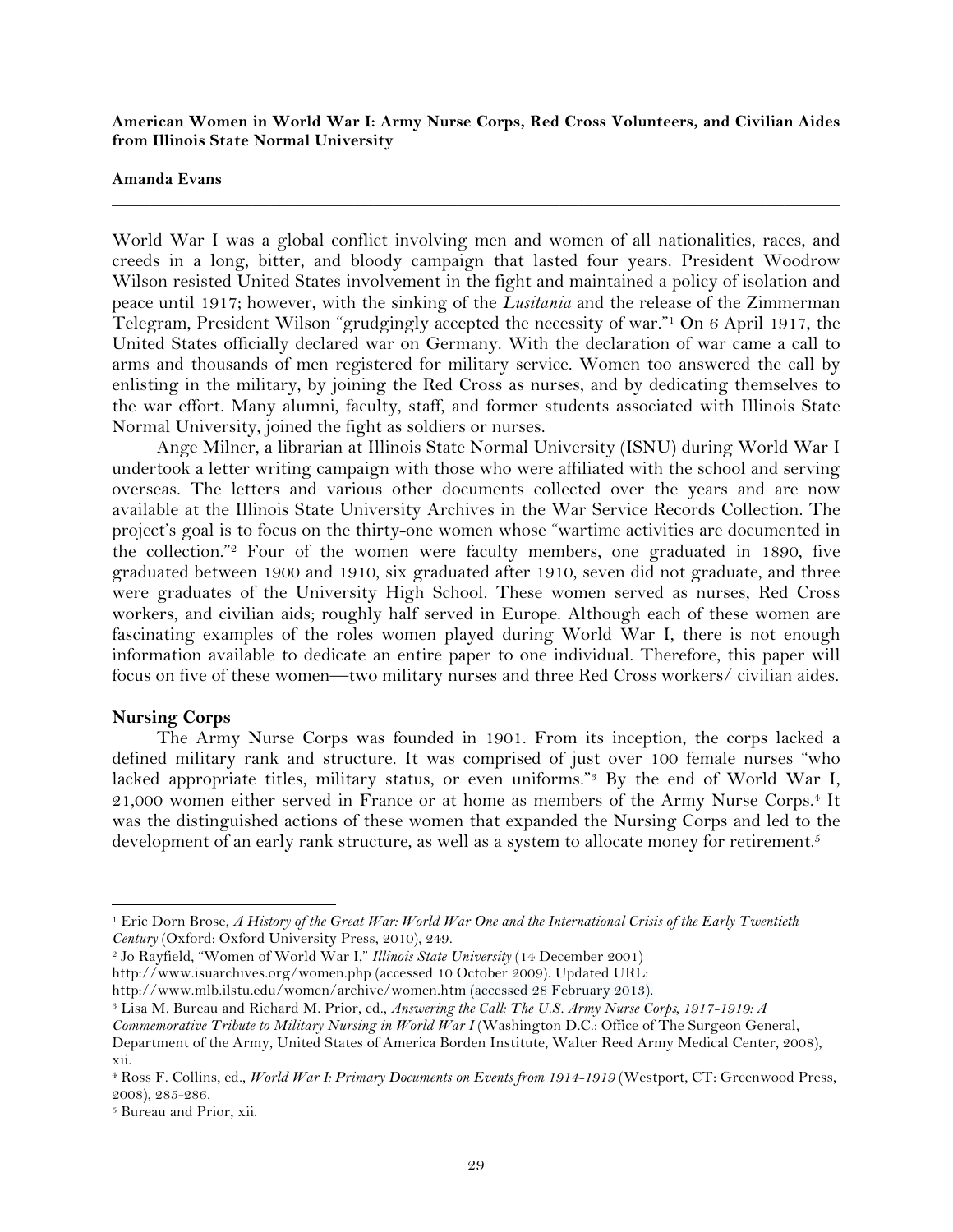Elizabeth Taylor Cleveland, an 1898 graduate of University High School, joined the Army Nursing Corps in May 1917, serving in France and Germany. During her time in France, she worked with U. S. Hospital Unit Number 12, more commonly known as the Northwestern Unit.6 The unit was established in October 1916 by Dr. Frederick A. Besly, a surgeon from Northwestern University Medical School. The medical officers were primarily from Northwestern University, Rush University, and the University of Illinois; the majority of the nurses came from Cook County, Mercy, Augustana, and Evanston hospitals. <sup>7</sup> The hospital was posted at the Dannes-Camier area in France on 11 June 1917 to take the place of the British Expeditionary Force's (BEF) Base Hospital Number 18.8 While stationed there, Cleveland wrote a long letter to Milner, discussing the diversity of the patients she treated. The BEF was comprised of British subjects as well as subjects from her colonies. Cleveland specifically mentioned meeting Canadian, Australian, New Zealand, and South African soldiers. Due to the language barrier, they could not "understand each other at all."<sup>9</sup> Cleveland also mentioned that the patients she saw typically had chest wounds, fractured bones, or had suffered gassings.<sup>10</sup> She pointed out that the men who were gassed recovered rather quickly, stating that, "in a few days they [soldiers] are able to be about and we can put them to work."<sup>11</sup> Although she was not on the front lines, it is interesting to note that Cleveland did not mention any cases of amputees. Since she was on the coast, one can imagine the possibility that severely wounded men, who were evacuated, went through this area on their way to England. Cleveland may have censored her letters to protect those back home from the horrors of war. It was not all work for Cleveland and her fellow nurses though. The women were able to take a short vacation to Paris in February 1918.12 Cleveland sent Milner a postcard briefly stating how wonderful the city was.

The Northwestern Unit treated roughly 60,000 patients over a twenty-two month stint.13 After the war was over, Cleveland transferred from U. S. Hospital Unit Number 12 to Evacuation Hospital Number 26 in Germany. She stayed there until the end of her enlistment and was honorably discharged in September 1919. Unfortunately, information concerning Cleveland and her life after the war is not available. A search of the Illinois Statewide Death Index shows one Elizabeth Cleveland who died in 1935, and whom may be the same Ms. Cleveland as the one under discussion.14 Since her family could not be reached, this is an uncertainty.

<sup>6</sup> *The Daily Bulletin* (Bloomington), 20 December 1917.

<sup>7</sup> All information concerning U.S. Hospital Unit No. 12 was taken from Northwestern University Archives,

<sup>&</sup>quot;History," *United States Army Base Hospital Number 12 World War I and II, Records, 1917-2006: Series 0/20/7*

<sup>(</sup>Evanston, IL: Northwestern University Archives, 2008), 1.

<sup>8</sup> Ibid.

<sup>9</sup> Elizabeth Taylor Cleveland, France, to Agne Milner, Normal, 5 November 1918, transcript in the hand of Illinois State University Archives, War Service Records Collection, Milner Library, Illinois State University, Bloomington.

<sup>10</sup> Ibid.

<sup>11</sup> Ibid.

<sup>12</sup> Elizabeth Taylor Cleveland, Paris, to Agne Milner, Normal, 12 February 1918, transcript in the hand of Illinois State University Archives, War Service Records Collection, Milner Library, Illinois State University, Bloomington.

<sup>13</sup> *United States Army Base Hospital Number 12 World War I and II, Records, 1917-2006*, 1.

<sup>14</sup> Since Ms. Elizabeth Taylor Cleveland graduated from University High School in 1898 and graduated at the presumable age of 18, we can deduce that she was roughly born in 1880. In 1935, Cleveland would have been around the age of 55 (give or take a few years since we do not truly know what year she was born in). The death record indicates this woman died at the age of 53. The index does not list cause of death. *Illinois Statewide Death*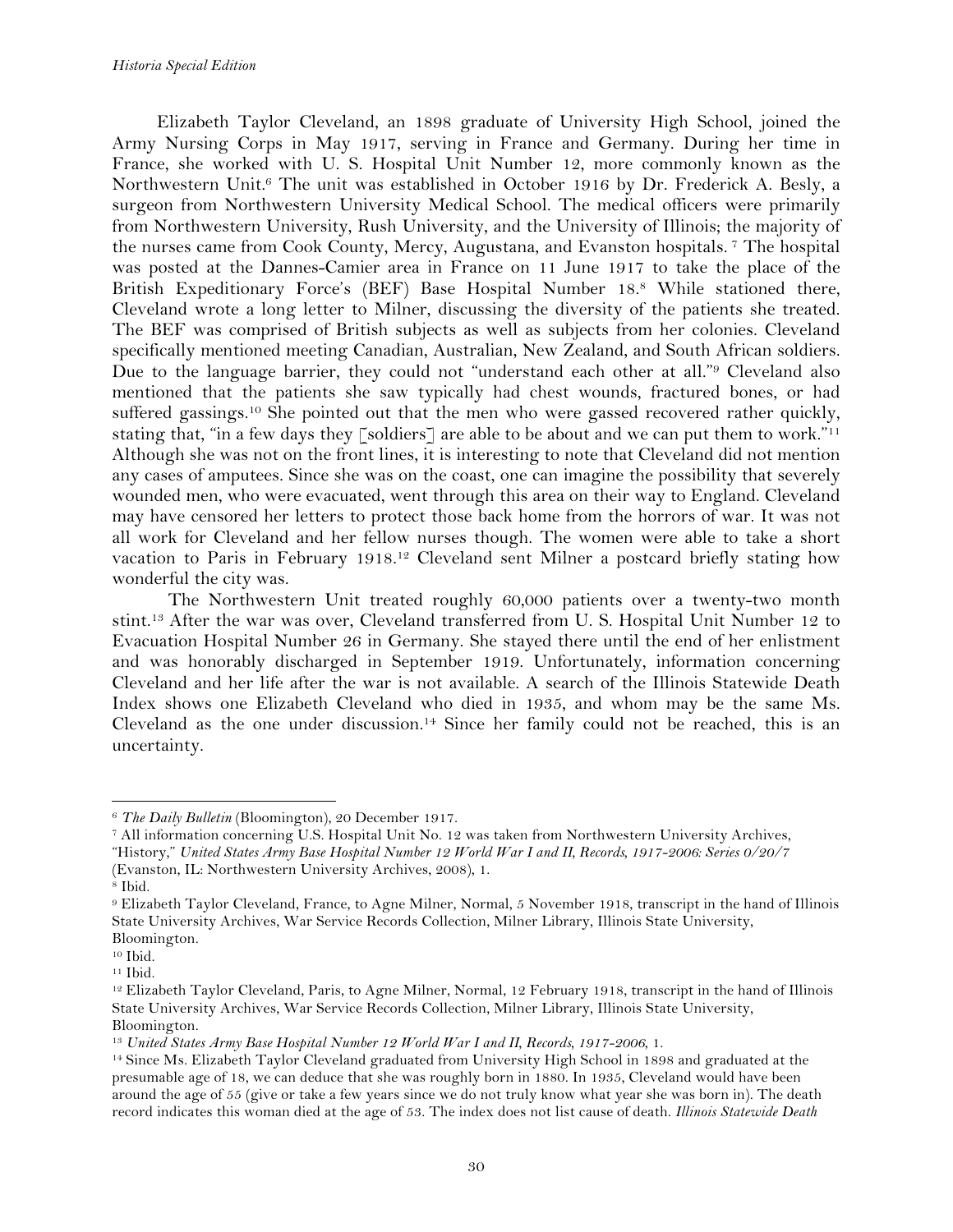Like Cleveland, Alice Orme Smith also served in France, entering the Army Nursing Corps in May 1917.15 She spent her entire enlistment period in several hospitals throughout France.16 While in Paris, she survived nighttime enemy air raids, although, this was not her last brush with death.

In July 1918, the high command expected a German offensive; therefore, Smith and her unit were moved to Reims for preparation. On 14 July, the Germans began shelling near the hospital.<sup>17</sup> Smith and the rest of the medical staff manned the operating rooms through the barrage- their helmets on and gas masks within reaching distance. After the operating room took a direct hit, an evacuation was ordered.18 For bravery in the face of an enemy, Smith and her regiment were awarded the Croix de Guerre in August 1918.19 The final post Smith mentioned was St. Mihiel, the first American offensive in World War I. The battle took place in mid-September 1918. Smith noted that this battle was strange for the medical staff since they did not receive many wounded. She also mentioned that the soldiers did not want to talk about their experiences. <sup>20</sup> This is a particularly interesting section of her notes. Although we do not know exactly what happened to the soldiers simply from Smith's description, we can surmise that it must have been an awful experience. Since this was the first American offensive, it is not surprising that the battle was so shocking to American troops that they did not want to discuss it. Smith was discharged in February  $1919.^{21}$  Unfortunately, there is no information available concerning Smith after her service in the Army Nursing Corps ended.

## **Red Cross and Civilian Aides**

In addition to the brave women who served in the Army Nurse Corps, thousands of women supported the war effort through their work with the Red Cross. The American Red Cross was founded on 21 May 1881 by Clara Barton. Barton and her associates were first inspired to create the organization after hearing of the "Swiss-inspired International Red Cross Movement while visiting Europe following the Civil War."<sup>22</sup> The organization received its first congressional charter in 1900. Its second charter, received in 1905, remains in effect today. It outlines the purpose of the organization— to provide relief for American armed forces, serve as a communication channel between the soldiers and their families, and provide national/international disaster relief. Prior to World War I, the Red Cross initiated its water safety, first aid, and public health nursing programs. After 1914, the organization staffed hospitals and ambulance companies and recruited 20,000 certified nurses to serve the military. When the war ended, the Red Cross focused on taking care of the veterans.<sup>23</sup>

Ellen Babbitt, a former student of Illinois State University, lived in Washington, D.C. during World War I. She was called to service with the Red Cross in March 1918 and was

!!!!!!!!!!!!!!!!!!!!!!!!!!!!!!!!!!!!!!!!!!!!!!!!!!!!!!!!!!!!!!!!!!!!!!!!!!!!!!!!!!!!!!!!!!!!!!!!!!!!!!!!!!!!!!!!!!!!!!!!!!!!!!!!!!!!!!!!!!!!!!!!!!!!!!!!!!!!!!!!!!!!!!!!!!!!!!!!!!!!!!!!!!!!!!!!!!!

http://www.isuarchives.org/women.php (accessed 28 October 2009).

University Archives, War Service Records Collection, Milner Library, Illinois State University, Bloomington. <sup>20</sup> Ibid.

*Index, 1916-1950* (2009) http://www.ilsos.gov/GenealogyMWeb/idphdeathsrch.html (accessed 17 November 2009).

<sup>15</sup> Jo Rayfield, "Alice Orme Smith," *Illinois State University* (14 December 2001)

<sup>16</sup> Alice Smith, *The Index*, 1919, transcript in the hand of Illinois State University Archives, War Service Records Collection, Milner Library, Illinois State University, Bloomington.

<sup>17</sup> Ibid.

<sup>18</sup> Ibid.

<sup>19</sup> Commendation Awarded to Alice Smith's Unit, 14 August 1918, transcript in the hand of Illinois State

<sup>21</sup> Jo Rayfield, "Alice Orme Smith."

<sup>22</sup> "A Brief History of the American Red Cross," *American Red Cross Museum* (2009)

http://www.redcross.org/museum/history/brief.asp (accessed 28 November 2009).

 $23$  This paragraph is a summation of the information available on the website cited in footnote  $#25$ .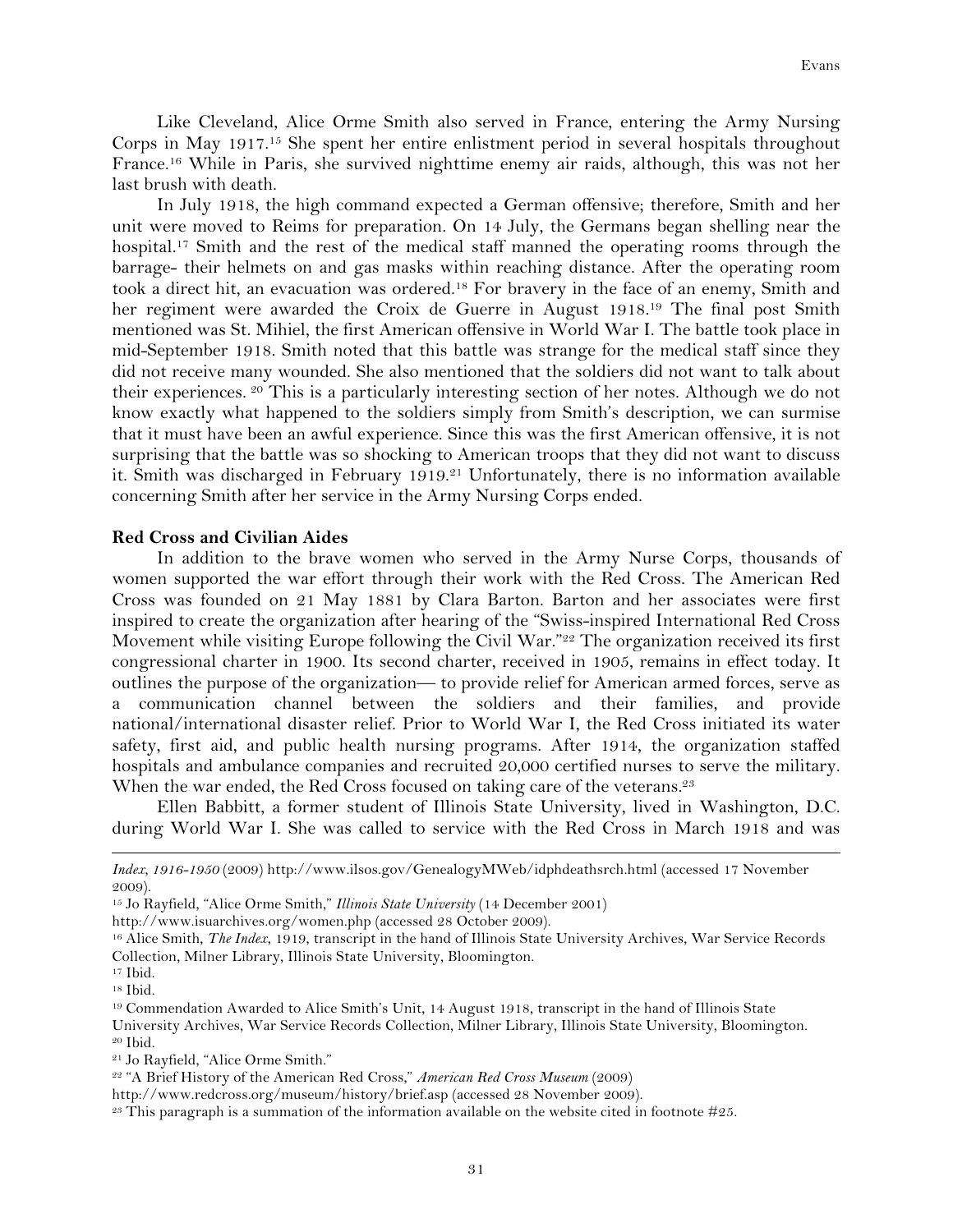assigned to the Children's Bureau in France, Scotland, and England. <sup>24</sup> The Bureau was founded by Dr. William Palmer Lucas, a well-known and respected physician, who had previously "[w]orked with Mr. Hoover for the children of Belgium...."<sup>25</sup> Babbitt discussed the role of the Children's Bureau in an interview:

The first demand was for food and clothing for the refugees. Along with these supplies went the doctors and nurses to staff and equip hospitals, dispensaries, and convalescent homes. So large a percentage of the medical men of France and Belgium were in service that large areas had long been left without medical supervision of any kind. Obviously, where there were no physicians to cure the sick, it was necessary to teach the mothers how to keep the children well.<sup>26</sup>

Because all available resources were sent to the front to assist the soldiers, there was a desperate need for assistance on the home front throughout Europe. Babbitt briefly commented that there was a noticeable amount of appreciation from the visiting or returning soldiers, grateful that someone was taking care of the women and children in their absence.27 This is an aspect of war which is usually glossed over in the traditional history textbooks, but it is an important aspect, nonetheless. If there was no home to return to, what was there to fight for? The work of Babbitt and the other Red Cross members provided a great morale boost since the men knew their loved ones were cared for. During her last few months of service, Babbitt outlined plans for the British and French government for the health, education, and supervision of children once the Red Cross left.<sup>28</sup> After leaving the organization in May 1919, Babbitt devoted her life to educating people about childcare.<sup>29</sup> She worked as a specialist in exhibits to promote knowledge for infant welfare.30

Ida Frances Foote, more commonly known as Frances Foote, was a former ISNU faculty member who joined the Red Cross in June 1918.<sup>31</sup> She was stationed at Base Hospital Camp Pike in Arkansas. In a letter between Foote and David Felmley, President of ISNU, Foote described that after being offered two positions, she finally received one with a salary she desired. Foote noted how excited she was to serve, even if it was "only in a small way."<sup>32</sup>

After a year of service, Foote once again wrote to Felmley. This letter was quite different though. While the official peace talks were taking place at Versailles, there were rumors spreading around Camp Pike which made Foote apprehensive. She worried about finding a job after her term of service ended and directly asked Felmley if she would be able to return to her position.33 She noted that with her experience in the Red Cross at Camp Pike, she qualified for a deanship. Her job at the camp was to supervise the 250 nurses and "their officer friends" during

<sup>29</sup> Jo Rayfield, "Ellen Babbitt."

<sup>24</sup> Jo Rayfield, "Ellen Babbitt," *Illinois State University* (14 December 2001) http://www.isuarchives.org/womendisplay-one.php?id=11 (accessed 28 November 2009).

<sup>25</sup> Interview of Ellen Babbitt, transcript in the hand of Illinois State University Archives, War Service Records Collection, Milner Library, Illinois State University, Bloomington. The date of the interview as well as the name of the stenographer is unknown.

<sup>26</sup> Ibid.

<sup>27</sup> Ibid.

<sup>28</sup> Ibid.

<sup>30</sup> *The Bloomington Pantagraph* (Bloomington), 19 October 1920.

<sup>31</sup> Frances Foote, Carbondale, to David Felmley, Normal, 2 June 1918, transcript in the hand of Illinois State University Archives, War Service Records Collection, Milner Library, Illinois State University, Bloomington. <sup>32</sup> Ibid.

<sup>33</sup> Frances Foote, Arkansas, to David Felmley, Normal, 22 March 1919, transcript in the hand of Illinois State University Archives, War Service Records Collection, Milner Library, Illinois State University, Bloomington.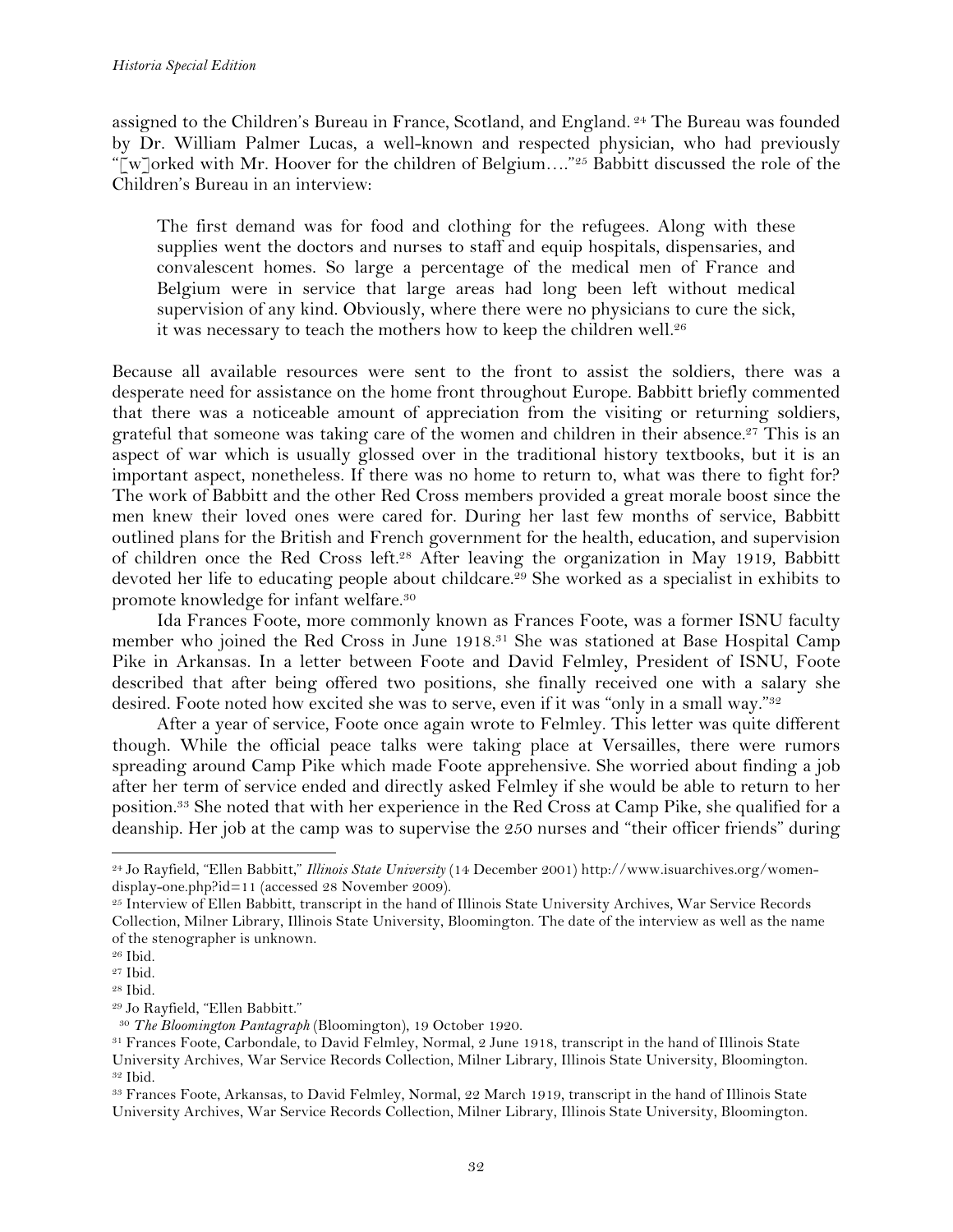evening outings.34 Although Foote's letters do not directly speak of working with wounded, children, or returning soldiers, or of participating in any major battles, her letters are valuable in the fact that they address a common concern over employment issues after the war. After her term of service, Foote was expected to take a position as the teacher of Expression at Stephen College for Women in Columbia, Missouri; however, she did not.<sup>35</sup> The last record of Foote is found in an article from November 1919, which stated that she was "keeping house for an invalid brother and his two daughters" in Colorado Springs, Colorado.36

Working for the Red Cross was not the only avenue in which women could help the war effort. Ruth M. Cook, a former junior high school teacher in Decatur, Illinois joined thousands of women in supporting the war effort at home by working as a civilian aide.37 Cook, an ISNU alumnus from the class of 1915, was a stenographer in Washington D.C. for the Adjutant General's Office from July to October 1918.38 Her application to serve as a Reconstruction Aide in Occupational Therapy was accepted and her job was to instruct wounded soldiers at the base hospital in France in arts and crafts.39

Although scheduled to work overseas, when the Armistice was signed in November, Cook was reassigned to Base General Hospital Number 10 in Boston, Massachusetts.40 In a letter to "The Index," an autobiographical record dedicated to keeping track of alumni, Cook described her job at the hospital. Her responsibilities included caring for amputee soldiers and helping them learn new job skills. Cook aided in reintegrating soldiers back into society. She taught workshops on typing and other necessary skills needed to succeed in the business world.41 The majority of the patients at the hospital were amputees., as evident in Cook's statement that "one gets used to seeing the boys with empty sleeve and trouser legs pinned up with safety pins, or hobbling around on crutches, or getting about in a wheel chair with legs in splints or casts, or trying on a new arm or new leg."<sup>42</sup> It is not surprising that she mentioned this; however, what is surprising is the passing tone her letter takes in regards to working with amputees. Cook mentions this as a side thought, as opposed to being a shocking aspect to her job. This sentiment is reflected time and again in letters from nurses, as well as soldiers. People adjusted rather quickly to deformities, as it was a common presence in their everyday lives. It is also interesting to note that the letter from Cook resonates with bitterness over her lost chance at going "over there."43 In 1919, Cook was transferred to General Hospital Number 41 in Staten, Island, New York.44 She served until her discharge in August 1920. In 1927, Cook moved to California and worked as a library clerk at UCLA.45

<sup>34</sup> Ibid.

<sup>35</sup> *The Daily Pantagraph* (Bloomington), 19 July 1919.

<sup>36</sup> *The Daily Pantagraph* (Bloomington), 13 November 1919.

<sup>37</sup> *The Bloomington Pantagraph* (Bloomington), 24 October 1918.

<sup>38</sup> Ibid.

<sup>39</sup> Ibid.

<sup>40</sup> Ruth Cook, *ISNU Military Service Survey*, date unknown, transcript in the hand of Illinois State University Archives, War Service Records Collection, Milner Library, Illinois State University, Bloomington.

<sup>41</sup> Ruth Cook, Boston, to "The Index," Normal, 17 April 1919, transcript in the hand of Illinois State University Archives, War Service Records Collection, Milner Library, Illinois State University, Bloomington. <sup>42</sup> Ibid.

<sup>43</sup> Ibid.

<sup>44</sup> Handwritten note card of Ruth Cook's Mailing Address, 1919, transcript in the hand of Illinois State University Archives, War Service Records Collection, Milner Library, Illinois State University, Bloomington.

<sup>45</sup> Jo Rayfield, "Ruth Cook," *Illinois State University* (14 December 2001) http://www.isuarchives.org/womendisplay-one.php?id=27 (accessed 22 November 2009).